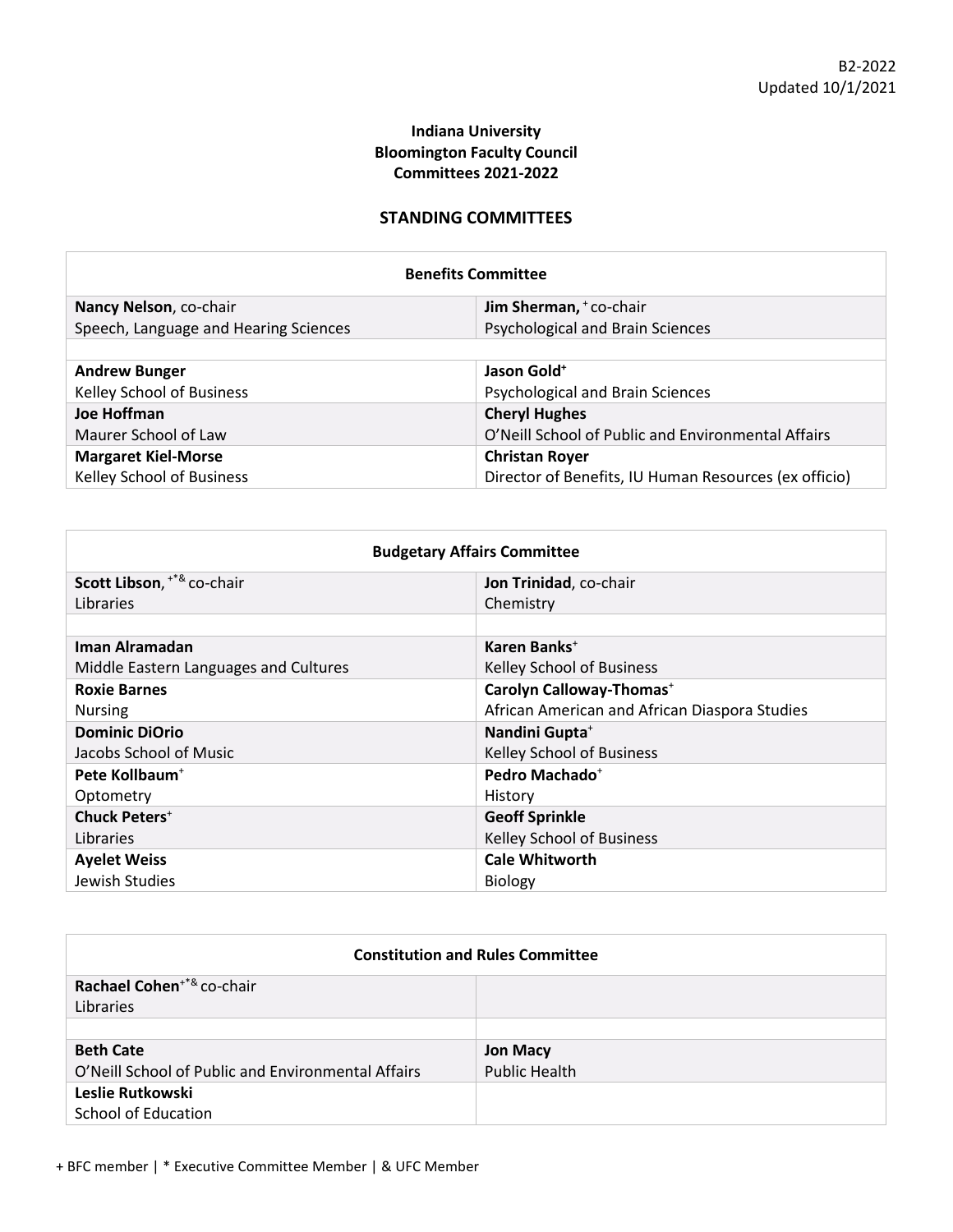| <b>Creation, Reorganization, Elimination and Merger Committee</b> |                                                                      |
|-------------------------------------------------------------------|----------------------------------------------------------------------|
| Paul Coats, co-chair                                              | Brian Gill <sup>+*</sup> , co-chair                                  |
| Spanish & Portuguese                                              | Jacobs School of Music                                               |
|                                                                   |                                                                      |
| <b>Shu Cole</b>                                                   | <b>Beth Gazley</b>                                                   |
| <b>Public Health</b>                                              | Associate Vice Provost for Faculty and Academic Affairs (ex officio) |

| Diversity, Equity, and Inclusion Committee                   |                                                     |  |
|--------------------------------------------------------------|-----------------------------------------------------|--|
| Suha Lasassmeh, co-chair                                     | Sylvia Martinez, co-chair                           |  |
| Luddy School of Informatics and Computing and Engineering    | Education                                           |  |
|                                                              |                                                     |  |
| Sofiya Asher                                                 | <b>Connie Glenn</b>                                 |  |
| Russian Flagship Program                                     | Jacobs School of Music                              |  |
| <b>Julie Hardesty</b>                                        | Nancy Lipschultz <sup>+</sup>                       |  |
| Libraries                                                    | Theatre, Drama, and Contemporary Dance              |  |
| <b>Rob Loveless</b>                                          | <b>Stephanie Moore</b>                              |  |
| Speech, Language and Hearing Sciences                        | Kelley School of Business                           |  |
| Pedro Machado <sup>+</sup>                                   | Louis van der Elst                                  |  |
| History                                                      | <b>Graduate and Professional Student Government</b> |  |
| Lem Watson                                                   |                                                     |  |
| Acting Vice Provost for Diversity and Inclusion (ex officio) |                                                     |  |

| <b>Educational Policies Committee</b>                        |                                                    |
|--------------------------------------------------------------|----------------------------------------------------|
| Kelly Eskew <sup>+</sup> , co-chair                          | David Rutkowski, co-chair                          |
| <b>Kelley School of Business</b>                             | Education                                          |
|                                                              |                                                    |
| <b>Brandon Crawford</b>                                      | Con Deliyannis <sup>+</sup>                        |
| Public Health                                                | Astronomy                                          |
| Rob Kunzman <sup>+</sup>                                     | <b>Andrea Need</b>                                 |
| <b>Education</b>                                             | O'Neill School of Public and Environmental Affairs |
| Lisa Thomassen <sup>+</sup>                                  | <b>Jason Wang</b>                                  |
| Psychological and Brain Sciences                             | <b>IU Student Government</b>                       |
| <b>Brian Winterman</b>                                       | <b>Mark McConahay</b>                              |
| Libraries                                                    | Associate Vice Provost and Registrar (ex officio)  |
| Kurt Zorn <sup>+</sup>                                       |                                                    |
| Acting Vice Provost for Undergraduate Education (ex officio) |                                                    |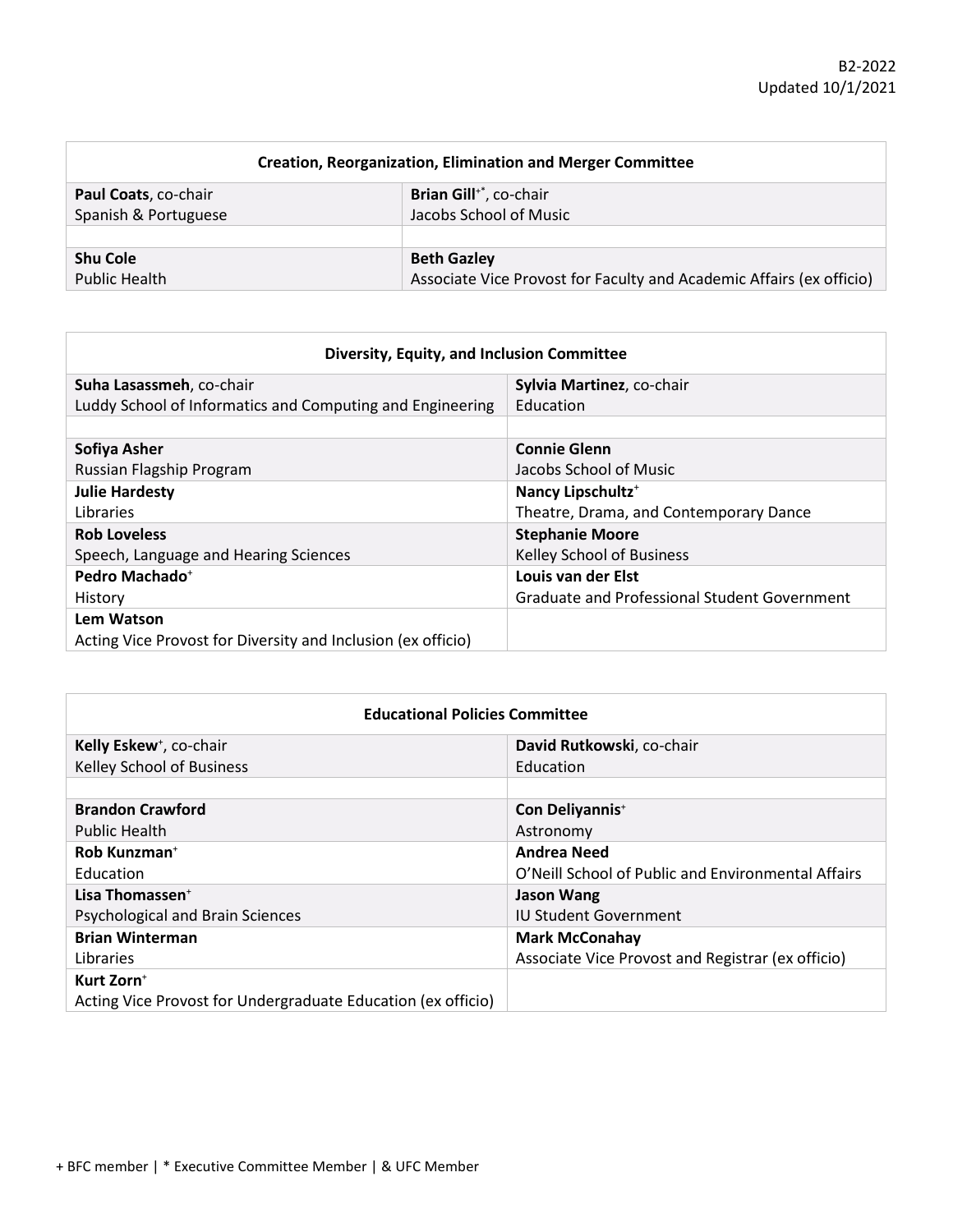| <b>Executive Committee</b>                       |                                                   |
|--------------------------------------------------|---------------------------------------------------|
| Marietta Simpson <sup>+*&amp;</sup> , chair      |                                                   |
| Jacobs School of Music;                          |                                                   |
| Rachael Cohen <sup>+*&amp;</sup>                 | Kelly Eskew <sup>+</sup>                          |
| Libraries                                        | Kelley School of Business                         |
| <b>Brian Gill</b> <sup>**</sup>                  | Scott Libson <sup>+*&amp;</sup>                   |
| Jacobs School of Music                           | Libraries                                         |
| Cate Reck <sup>+*</sup>                          | <b>Steve Sanders+*&amp;</b>                       |
| Chemistry, President-elect; Nomination Committee | Maurer School of Law                              |
| Rebecca Spang <sup>+*&amp;</sup>                 | John Walbridge <sup>+*&amp;</sup>                 |
| History                                          | Hamilton Lugar School of Global and International |
|                                                  | <b>Studies</b>                                    |

| <b>Faculty Affairs Committee</b>                           |                                             |
|------------------------------------------------------------|---------------------------------------------|
| Tim Lemper, co-chair                                       | Steve Sanders <sup>+*&amp;</sup> , co-chair |
| Kelley School of Business                                  | Maurer School of Law                        |
|                                                            |                                             |
| John Carini <sup>+</sup>                                   | Anna Deeds <sup>+</sup>                     |
| <b>Physics</b>                                             | Kelley School of Business                   |
| <b>Brad Levinson</b> <sup>+</sup>                          | <b>Heather Milam</b>                        |
| <b>Education</b>                                           | Theatre, Drama, and Contemporary Dance      |
| Kashika Singh <sup>+</sup>                                 | <b>Geoff Sprinkle</b>                       |
| Hamilton Lugar School of Global and International Studies  | Kelley School of Business                   |
| Eliza Pavalko <sup>+</sup>                                 |                                             |
| Vice Provost for Faculty and Academic Affairs (ex officio) |                                             |

| <b>International Affairs Committee</b>                          |                                                     |  |
|-----------------------------------------------------------------|-----------------------------------------------------|--|
| Jose Luis Antinao, co-chair                                     | Lucia Guerra-Reyes <sup>+</sup> , co-chair          |  |
| <b>IGWS</b>                                                     | <b>Public Health</b>                                |  |
|                                                                 |                                                     |  |
| <b>Michael Brose</b>                                            | <b>Xin Chen</b>                                     |  |
| Hamilton Lugar School of Global and International Studies       | Kelley School of Business                           |  |
| <b>James Davis</b>                                              | <b>Emma Dederick</b>                                |  |
| Kelley School of Business                                       | Music Library                                       |  |
| Akram Habibulla                                                 | <b>Kaitlin Scott</b>                                |  |
| Hamilton Lugar School of Global and International Studies       | <b>IU Student Government</b>                        |  |
| <b>Rex Stockton</b>                                             | Louis van der Elst                                  |  |
| Education                                                       | <b>Graduate and Professional Student Government</b> |  |
| <b>Rita Koryan</b>                                              |                                                     |  |
| Assistant Vice President for International Affairs (ex officio) |                                                     |  |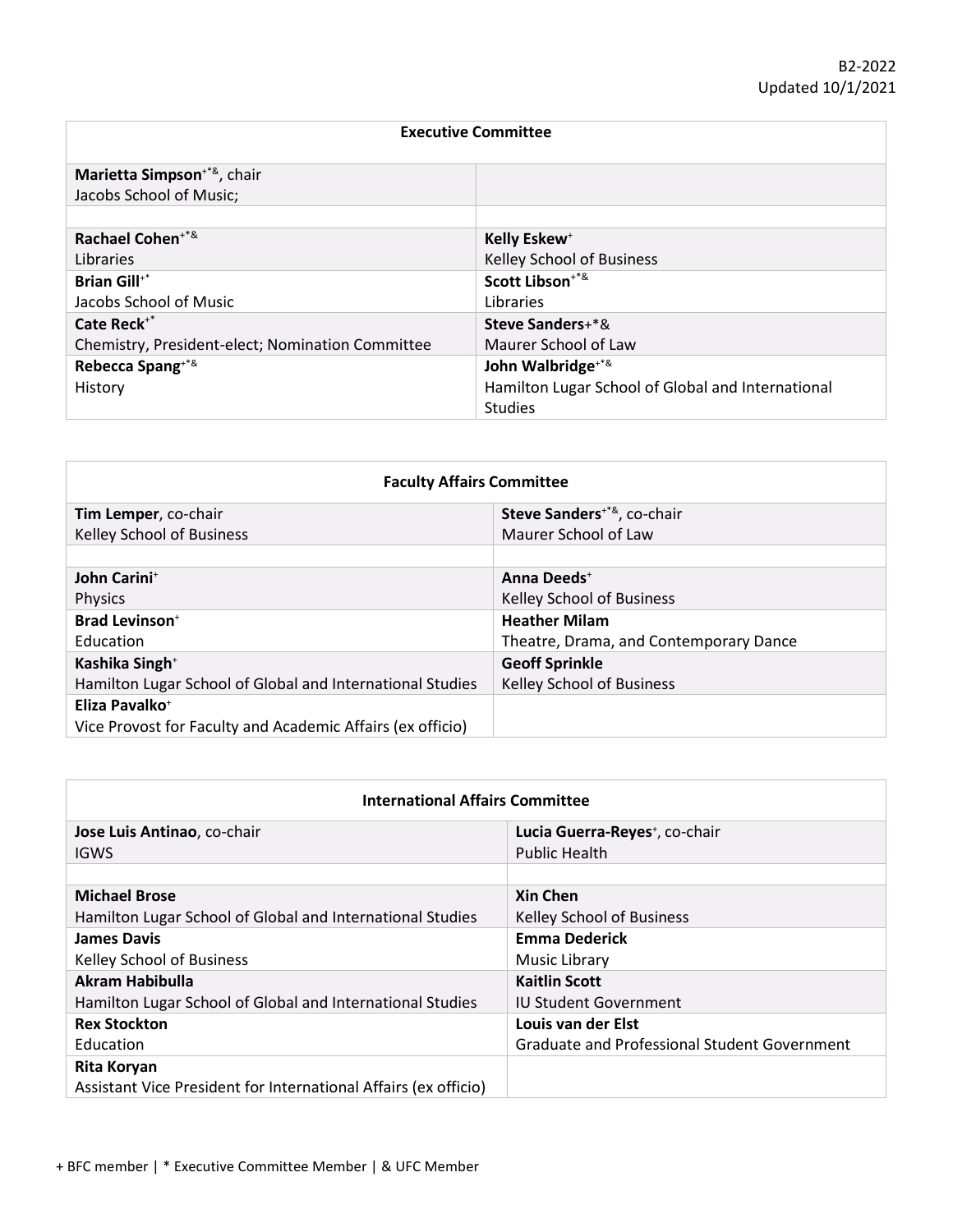| <b>Libraries Committee</b>                                |  |
|-----------------------------------------------------------|--|
| Anna Marie Johnson, chair<br>Libraries                    |  |
|                                                           |  |
| <b>Hussein Banai+</b>                                     |  |
| Hamilton Lugar School of Global and International Studies |  |

| <b>Long Range Planning Committee</b>                                                                   |                                                    |
|--------------------------------------------------------------------------------------------------------|----------------------------------------------------|
| John Walbridge <sup>+*&amp;</sup> , chair<br>Hamilton Lugar School of Global and International Studies |                                                    |
|                                                                                                        |                                                    |
| Cassandra Coble                                                                                        | Diane Henshel                                      |
| Public Health                                                                                          | O'Neill School of Public and Environmental Affairs |
| <b>Ted Miller</b>                                                                                      |                                                    |
| Emertii                                                                                                |                                                    |

| <b>2021 Nomination Committee</b>              |                                        |
|-----------------------------------------------|----------------------------------------|
| Cate Reck <sup>+*&amp;</sup> , Chair          |                                        |
| Chemistry                                     |                                        |
|                                               |                                        |
| Carolyn Calloway-Thomas <sup>+</sup>          | <b>Paul Coats</b>                      |
| African American and African Diaspora Studies | Spanish & Portuguese                   |
| Rachael Cohen <sup>+*&amp;</sup>              | Angie Raymond <sup>+&amp;</sup>        |
| Libraries                                     | Kelley School of Business              |
| <b>Margaret Lion+</b>                         | <b>Elizabeth Shea</b> +                |
| <b>Public Health</b>                          | Theatre, Drama, and Contemporary Dance |
| Marietta Simpson <sup>+*&amp;</sup>           |                                        |
| Jacobs School of Music                        |                                        |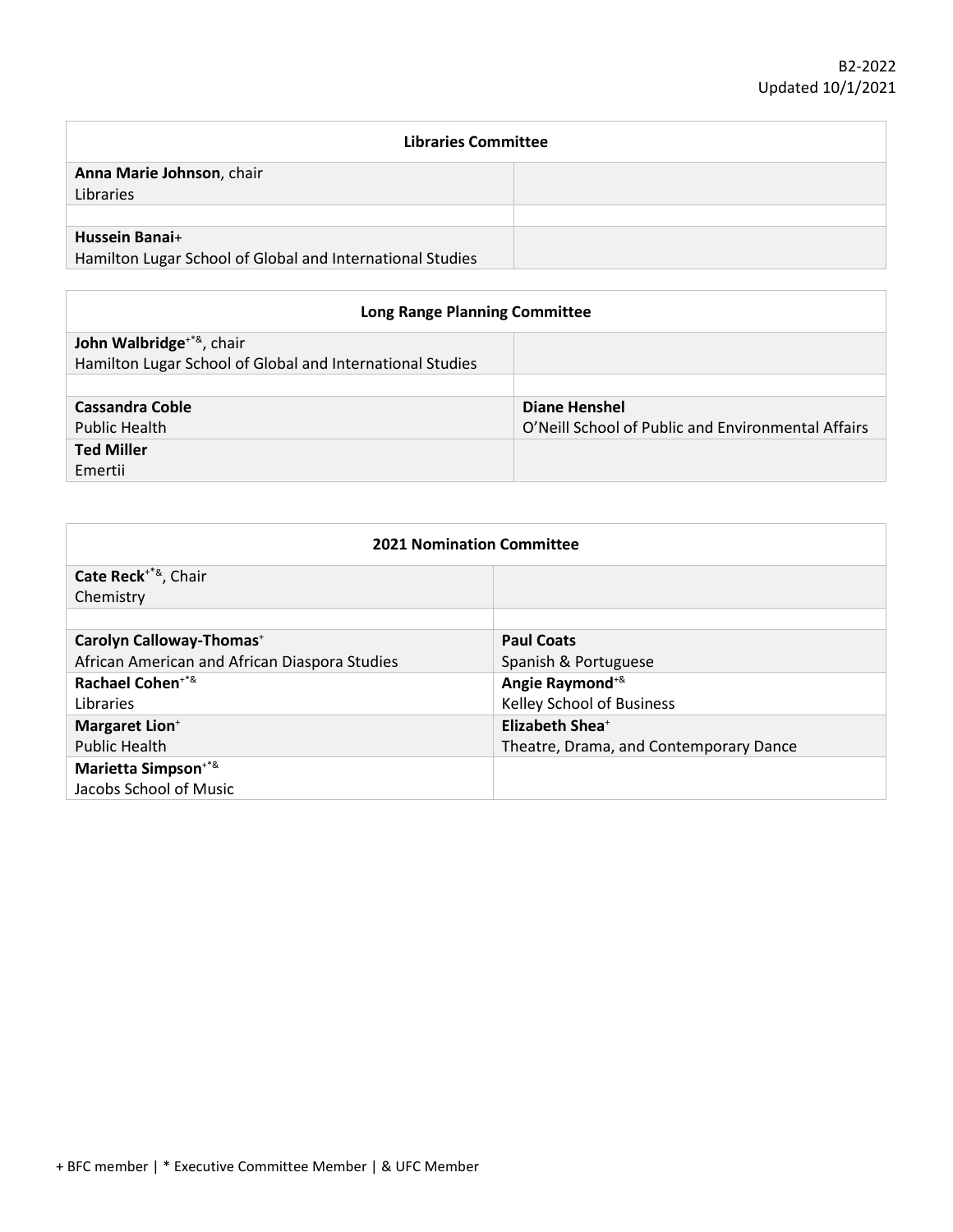| <b>Research Affairs Committee</b>         |                                              |
|-------------------------------------------|----------------------------------------------|
| Sally Letsinger <sup>+&amp;</sup> , chair |                                              |
| Geography                                 |                                              |
|                                           |                                              |
| <b>Ashley Clark</b>                       | <b>Kaitlin Doucette</b>                      |
| Center Survey Research                    | Graduate and Professional Student Government |
| <b>Stacey Giroux</b>                      | <b>Kevin Fosnacht</b>                        |
| Ostrom Workshop                           | Education                                    |
| <b>Ethan Fridmanski</b>                   | <b>Amy Hackenberg</b>                        |
| Libraries                                 | Education                                    |
| Patty Ingham                              | Liang-shi Li                                 |
| Institute for Advanced Studies            | Chemistry                                    |
| <b>Karen Rogers</b>                       | Wen Qi                                       |
| Dentistry                                 | <b>Faculty and Academic Affairs</b>          |
|                                           | Jeff Zaleski+                                |
|                                           | Vice Provost for Research (ex-officio)       |

| <b>Student Affairs Committee</b>                                                                     |                                                                                       |
|------------------------------------------------------------------------------------------------------|---------------------------------------------------------------------------------------|
| Danielle DeSawal <sup>+</sup> , co-chair                                                             | Katie Metz, co-chair                                                                  |
| Education                                                                                            | <b>Kelley School of Business</b>                                                      |
|                                                                                                      |                                                                                       |
| <b>Evan Arnet</b>                                                                                    | Lynn Gilman                                                                           |
| Graduate and Professional Student Government                                                         | <b>Education</b>                                                                      |
| <b>Jane Ann Grogg</b>                                                                                | Israel Herrera <sup>+*&amp;</sup>                                                     |
| Optometry                                                                                            | Spanish & Portuguese                                                                  |
| <b>Meredith Knoff</b>                                                                                | <b>Ben Kravitz</b> <sup>+</sup>                                                       |
| Libraries                                                                                            | Earth and Atmospheric Sciences                                                        |
| <b>Catherine Sherwood-Laughlin</b><br><b>Applied Health Science</b>                                  | Dave O'Guinn<br>Vice Provost for Student Affairs and Dean of Students<br>(ex officio) |
| David Daleke <sup>+</sup><br>Vice Provost for Graduate Education and Health Sciences<br>(ex officio) |                                                                                       |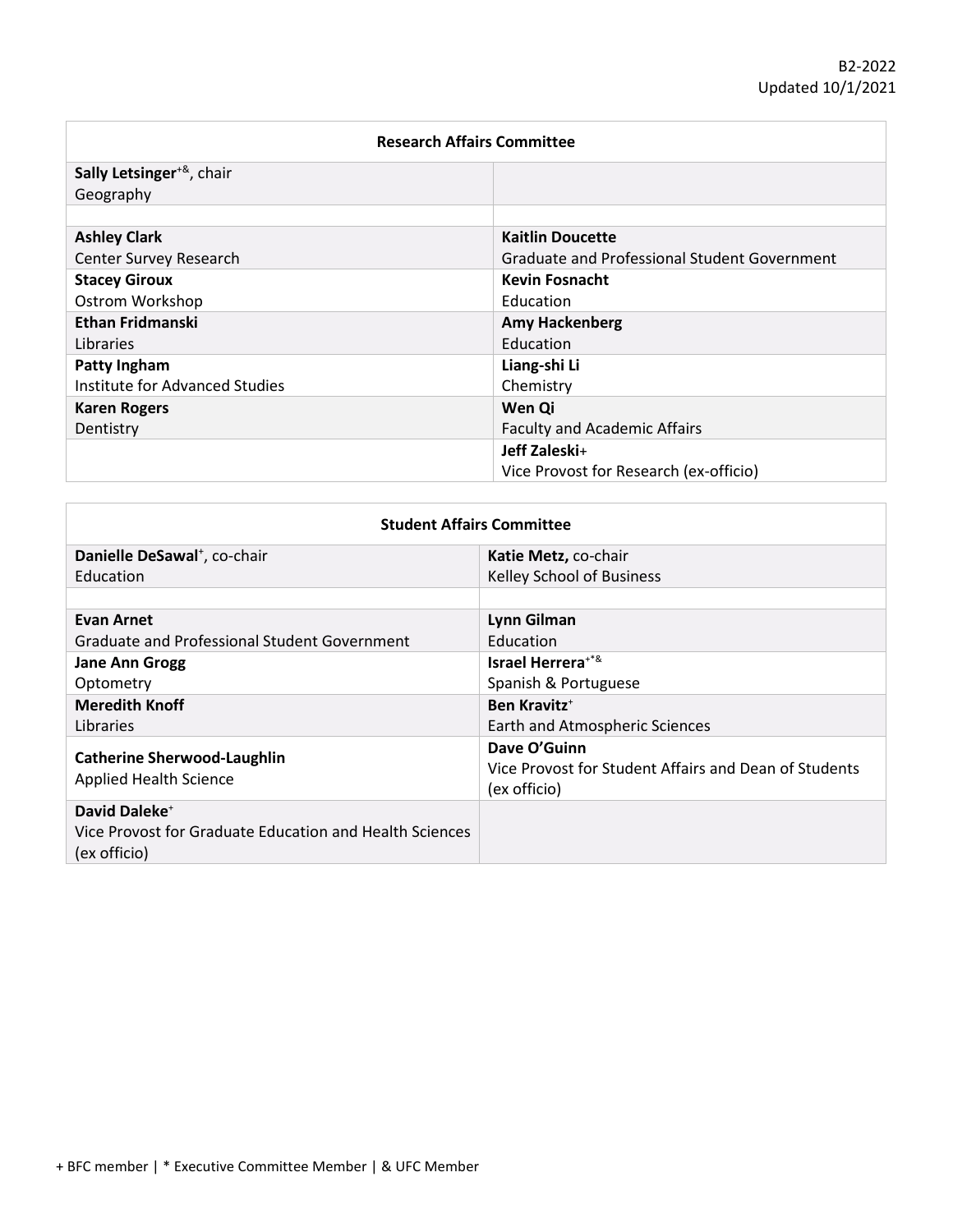| <b>Technology Policy Committee</b>                       |                                                    |
|----------------------------------------------------------|----------------------------------------------------|
| Angie Raymond <sup>+*&amp;</sup> , co-chair              | Logan Paul, co-chair                               |
| Kelley School of Business                                | Luddy School of Informatics and Computing and      |
|                                                          | Engineering                                        |
|                                                          |                                                    |
| <b>Ashley Ahlbrand</b>                                   | <b>Alexander Alexeev</b>                           |
| Libraries                                                | O'Neill School of Public and Environmental Affairs |
| <b>Isak Nti Asare</b>                                    | <b>Michael Collins</b>                             |
| Hamilton Lugar School of Global and International        | Kelley School of Business                          |
| <b>Studies</b>                                           |                                                    |
| <b>Kalani Craig</b>                                      | Lori Duggan                                        |
| History                                                  | Libraries                                          |
| <b>Nancy Evans</b>                                       | Andrew Joseph Guenther, Jr                         |
| Kelley School of Business                                | <b>IU Student Government</b>                       |
| <b>Cindy Hmelo-Silver</b>                                | Justin Hodgson <sup>+</sup>                        |
| Education                                                | English                                            |
| <b>Xiaojing Kou</b>                                      | <b>Margaret Lion*</b>                              |
| Center for Language Technology                           | <b>Public Health</b>                               |
| <b>Karen Sweeny</b>                                      | Sara Walbridge                                     |
| Kelley School of Business                                | <b>Kelley School of Business</b>                   |
| <b>Mindy Bonifas</b>                                     | Jeff Zaleski <sup>+</sup>                          |
| Office of the Vice President for IT and CIO (ex officio) | Vice Provost for Research (ex officio)             |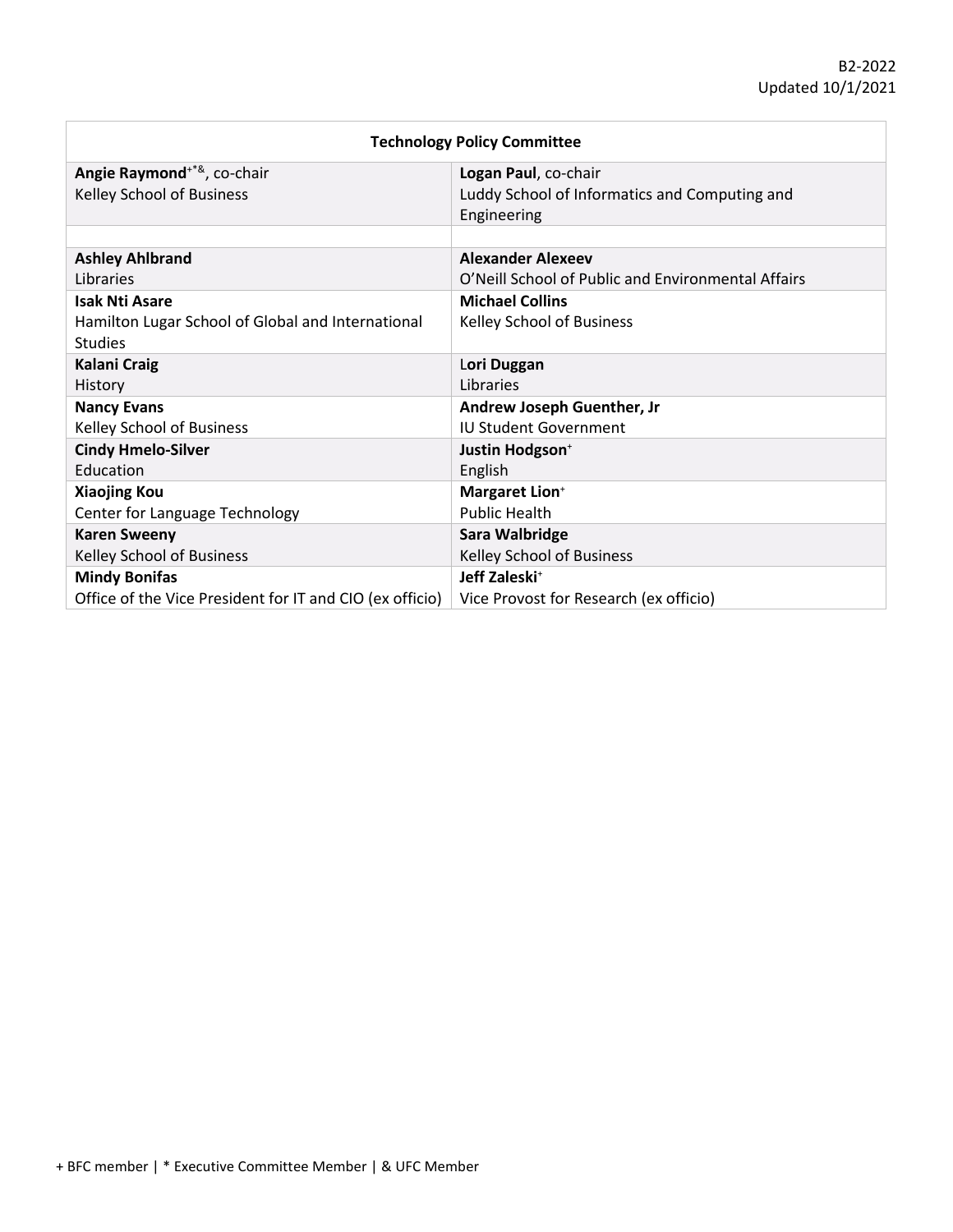#### **ELECTED COMMITTEES**

| <b>Athletics Committee</b> |                                            |  |
|----------------------------|--------------------------------------------|--|
| Carrie Docherty, Chair     | Lucia Guerra-Reyes <sup>+</sup> , co-chair |  |
| <b>Public Health</b>       | <b>Public Health</b>                       |  |
|                            |                                            |  |
| <b>Edward Castronova</b>   | <b>Emma Dederick</b>                       |  |
| Media School               | Media School                               |  |
| <b>Patrick Harbison</b>    | <b>Ann Huntoon</b>                         |  |
| Music                      | Kinesiology                                |  |
| Don Lyon                   | <b>John Waters</b>                         |  |
| Optometry                  | Kelley School of Business                  |  |

| <b>Faculty Board of Review</b>  |                             |  |
|---------------------------------|-----------------------------|--|
| Amy Piper, Chair                |                             |  |
| Speech and Hearing Sciences     |                             |  |
|                                 |                             |  |
| <b>Allen Davis</b> <sup>+</sup> | Lessie Frazier <sup>+</sup> |  |
| Spanish & Portuguese            | <b>Gender Studies</b>       |  |
| <b>Jody Madeira</b>             | Naz Pantaloni               |  |
| Maurer School of Law            | Libraries                   |  |

| <b>Faculty Mediation Committee</b>                      |                                                         |
|---------------------------------------------------------|---------------------------------------------------------|
| Jason Baird Jackson                                     | <b>Selene Carter</b>                                    |
| Folklore and Ethnomusicology                            | Theatre, Drama, and Contemporary Dance                  |
| <b>Betty Dlamini</b>                                    | Feisal Istrabadi                                        |
| Hamilton Lugar School of Global & International Studies | Hamilton Lugar School of Global & International Studies |
| Tatiana Kolovou                                         | Jessica Lester <sup>+</sup>                             |
| Kelley School of Business                               | Education                                               |
| <b>Margaret Lion*</b>                                   |                                                         |
| <b>Public Health</b>                                    |                                                         |

| <b>Faculty Misconduct Review Committee</b> |                                               |
|--------------------------------------------|-----------------------------------------------|
| Elizabeth Housworth, Chair                 |                                               |
| <b>Mathematics</b>                         |                                               |
|                                            |                                               |
| <b>Elizabeth Boling</b>                    | Carolyn Calloway-Thomas <sup>+</sup>          |
| <b>Education</b>                           | African American and African Diaspora Studies |
| <b>Stephanie Kane</b>                      | Liz Shea <sup>+</sup>                         |
| <b>International Studies</b>               | Theatre, Drama, and Contemporary Dance        |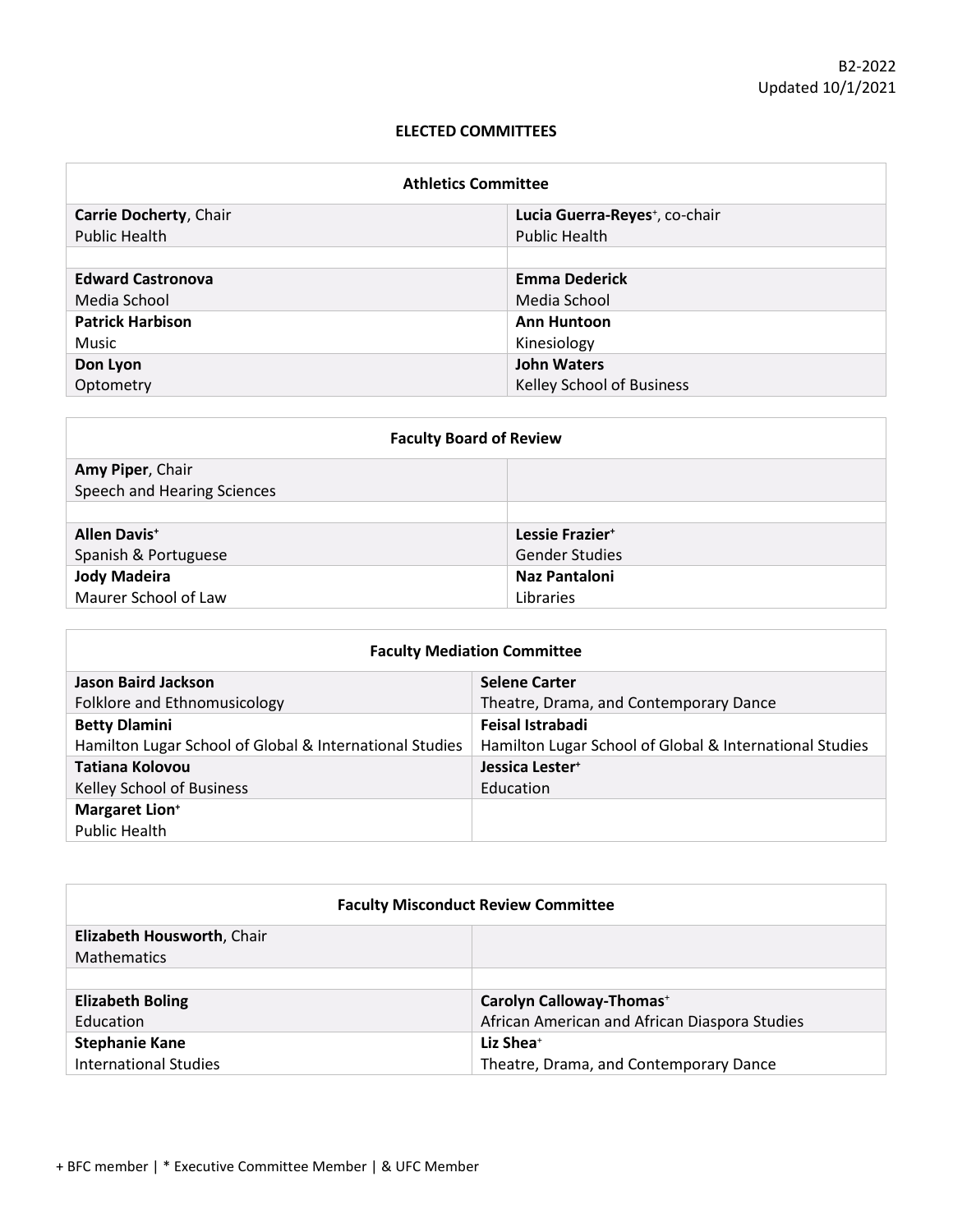| <b>Student Academic Appointee Board of Review</b> |              |
|---------------------------------------------------|--------------|
| Lynn Gilman                                       | Nick Homenda |
| Education                                         | Libraries    |
| <b>Catherine Sherwood-Laughlin</b>                |              |
| Public Health                                     |              |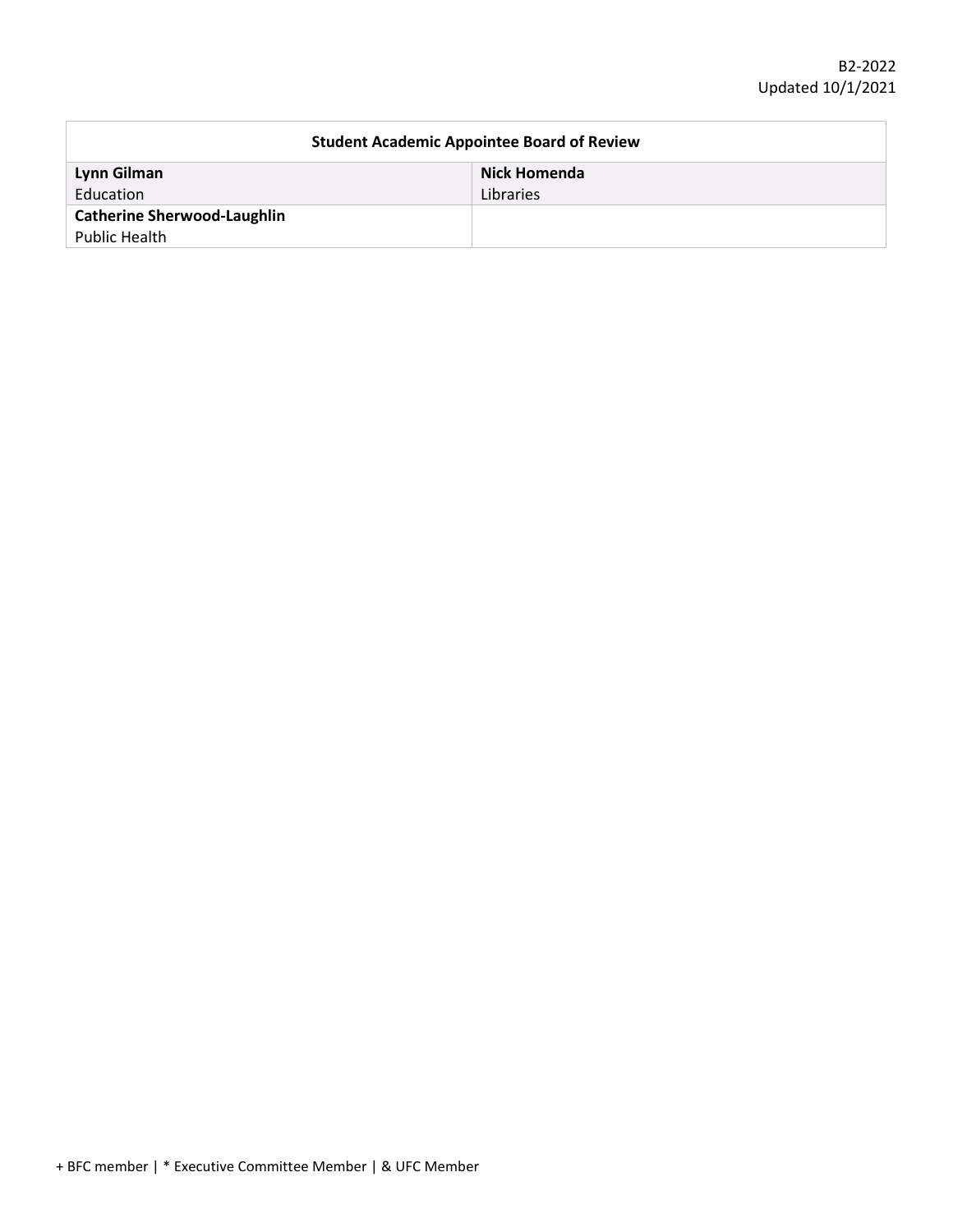### **CAMPUS COMMITTEES**

| <b>Campus Sustainability</b> |  |
|------------------------------|--|
| <b>Scott Libson</b>          |  |
| Libraries                    |  |

| <b>Child Care Coalition</b> |                            |
|-----------------------------|----------------------------|
| Cassandra Coble             | Lori Dugan                 |
| <b>Public Health</b>        | Libraries                  |
| Anna Marie-Johnson          | <b>Margaret Kiel-Morse</b> |
| Libraries                   | Libraries                  |

| <b>Parking Appeaks</b> |                   |
|------------------------|-------------------|
| <b>Michelle Hahn</b>   | Ilana Stonebraker |
| Libraries              | Libraries         |

| <b>Rec Sports</b>  |                        |
|--------------------|------------------------|
| Donetta Cothran    | <b>Alyssa Denneler</b> |
| Public Health      | Libraries              |
| <b>Tony Emmons</b> |                        |
| Kelley             |                        |

| <b>Student Media Board</b> |  |  |
|----------------------------|--|--|
| Nicholas Homenda           |  |  |
| Libraries                  |  |  |

| <b>Teaching and Learning Spaces</b> |  |  |
|-------------------------------------|--|--|
| Steven Krahnke                      |  |  |
| Media School                        |  |  |

| <b>Campus Transportation Policy and Safety Committee</b> |                                         |
|----------------------------------------------------------|-----------------------------------------|
| Michelle Hahn                                            | <b>Christopher Sapp</b>                 |
| Libraries                                                | <b>Global and International Studies</b> |